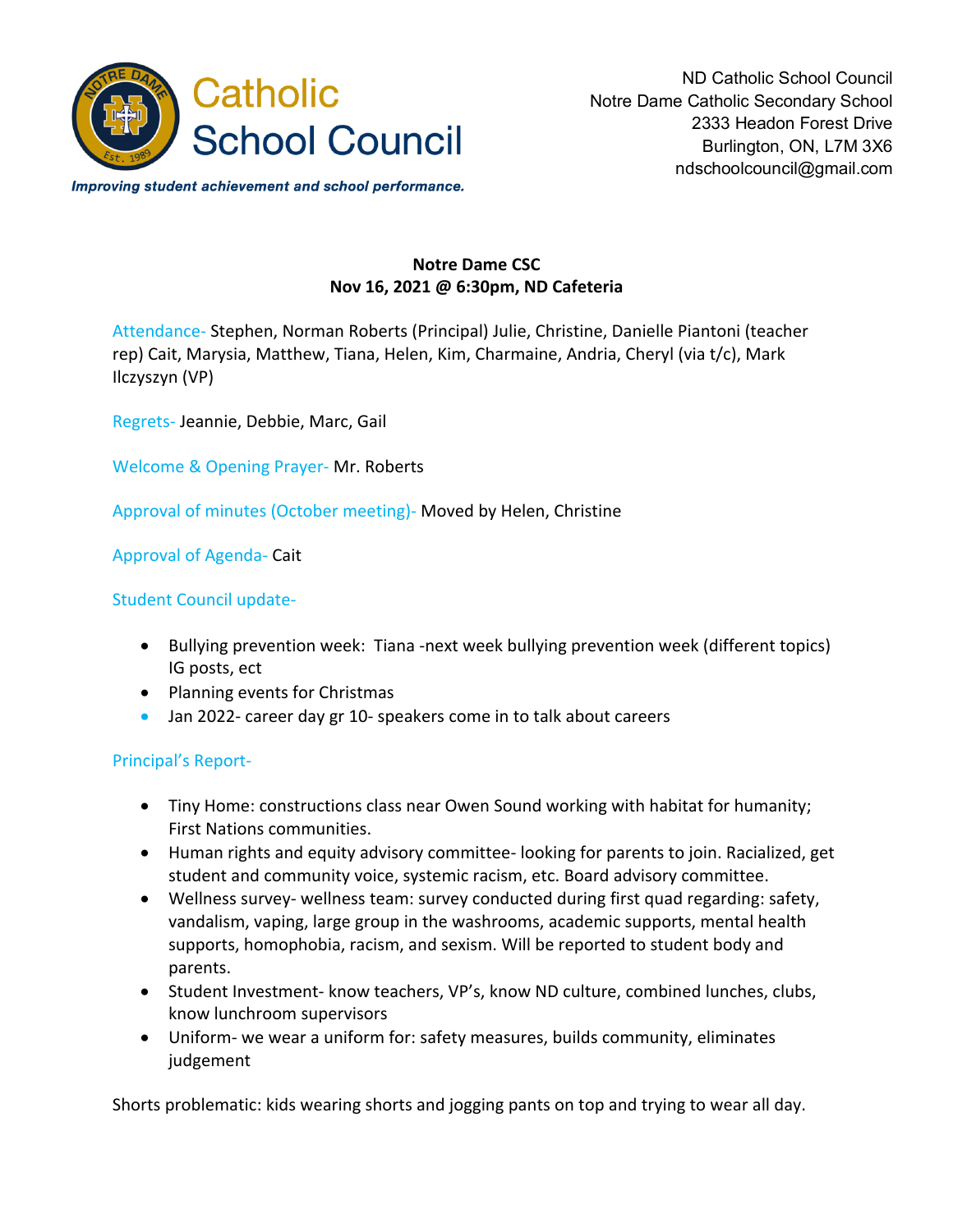

- Structure- late (period 2 lunch), uniforms, breaks (longer classes, students need breaks; breaks will be in class)
- Grade 9 destreaming-almost all gr 9 subjects will be destreamed
- Mark reporting- Marks available Nov 18.
- Police academics- session with gr9 discuss drugs, drinking, online bullying, human trafficking
- EQAO –Mark: (practice) logistical hiccups; Wi-Fi is an issue, internet hubs that supply wifi for sections of the school. Plan to write it over 2 days; smaller numbers will be more beneficial in a controlled environment.

## Parent Questions:

Quad/semesters for rest of the year: No info yet; equity an issue

ND Coat drive- Nov 30 "Halton Cares"; challenge with cCrpus and Assumption HS, then Angel campaign (raise \$ for needy families in our school community) Connecting with St Vincent de Paul. Gift cards for families.

Pro Grant- Christine; subcommittee Assumption, Corpus Christi and ND had a mtg and came up with a proposal. Mental health aspect. \$1500 between 3 HS's (see power point presentation) Event to be in early Feb 2022.

Council of chairs meeting – see email from Cheryl (power point)

Bishop's Dinner- Still access tickets available for any parents wanting to join

Sponsored the event with \$1000.00 donation

#### Communication update- (Julie)

- Cobs Fundraiser poster: Pushed out on Parent Facebook page, Twitter and Mark posted to the CSC web page, has not been on IG or newsletter yet.
- CSC minutes for September were posted on the school web page, as were the October minutes prior to approval by CSC. If there are any changes/Updates - will ask Mark to replace the document.